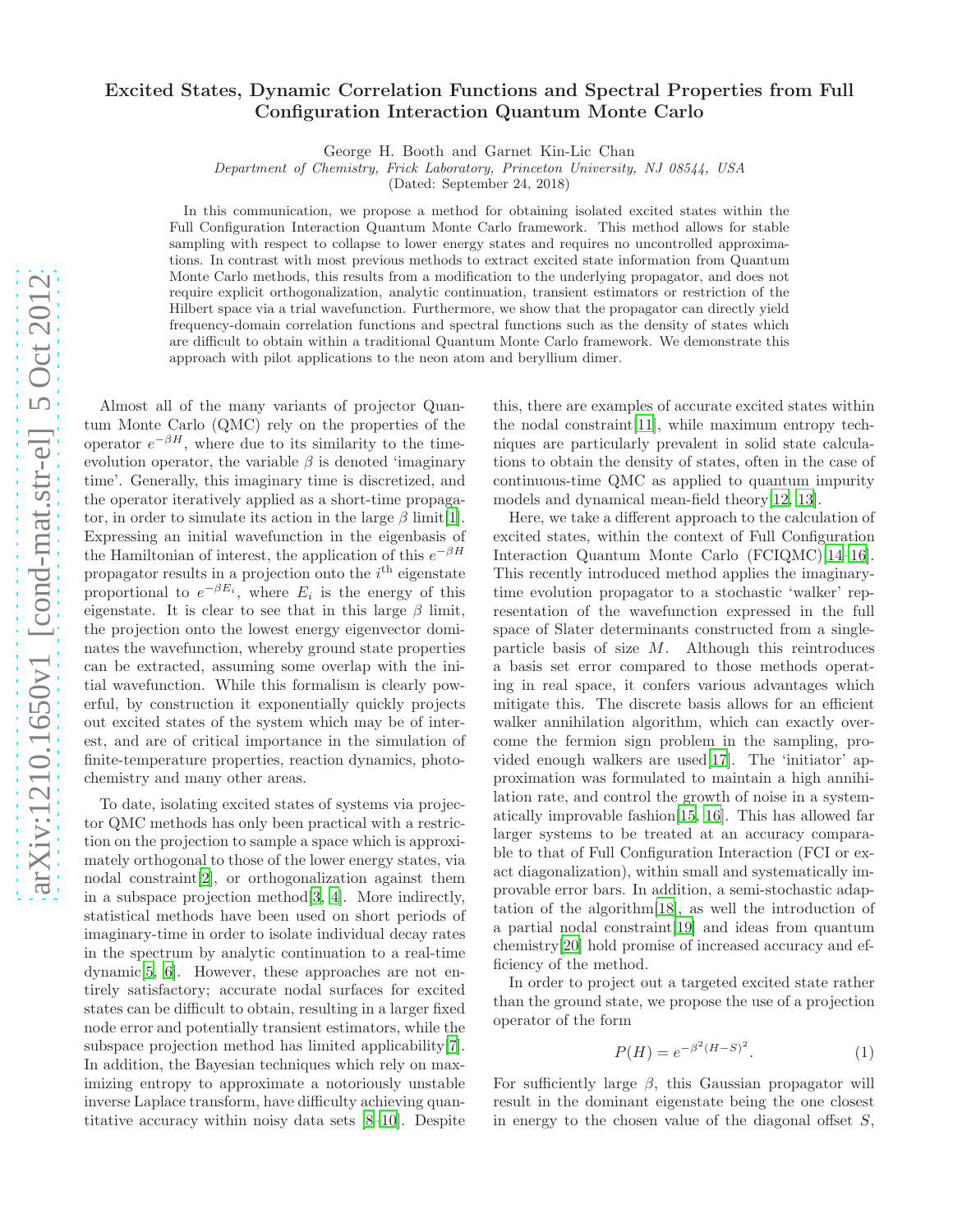termed the shift. In the eigenbasis of H,  $\{|\Psi_i\rangle, E_i\}$  with  $\Psi_0$  representing the ground state, and starting from an initial wavefunction  $|\psi_{\text{T}}\rangle$  with  $S = E_k$ , it can be seen that the long time propagation results in

$$
|\Psi_k\rangle \propto \lim_{\beta \to \infty} \sum_i |\Psi_i\rangle e^{-\beta^2 (E_i - E_k)^2} \langle \Psi_i | \psi_\text{T} \rangle \propto \sum_i \delta_{E_i, E_k} |\Psi_i\rangle.
$$
\n(2)

We note here that a projector of this form was proposed back in 1983 within continuum QMC approaches[\[21,](#page-4-19) [22\]](#page-4-20), although due to sign problems, and significantly larger timestep errors resulting from the fact that  $H^2$  is more singular than  $H$ , only one-electron systems were reported, and no modern implementation exists in the literature. This issue of the timestep highlights another advantage of working in a finite basis, in that the spectrum is bounded both from below and above. This allows for linearization of the short-time propagator,

$$
|\Psi\rangle \propto \lim_{P \to \infty} \left[ A e^{-\tau (H - S)^2} \right]^P |\psi_\text{T}\rangle \tag{3}
$$

$$
|\Psi\rangle \propto \lim_{P \to \infty} \left[ A(1 - (\tau(H - S))^2) \right]^P |\psi_T\rangle, \qquad (4)
$$

without becoming unbound and dominated by very high energy states oscillating in time, and without incurring timestep errors in the final wavefunction so long as the timestep is less than an upper bound given by  $\tau \leq \frac{2}{E_{\text{max}}-E_{\text{min}}}.$  Repeated application of the shorttime propagator therefore results in a 'power-method' for states on the interior of the spectrum, rather than at the extrema, with similarities to filter diagonalization[\[23,](#page-4-21) [24\]](#page-4-22).

Propagation with Eq. [\(1\)](#page-0-0) leads to a theoretical decay of state j from i as  $e^{-\beta^2((E_i-S)^2-(E_j-S)^2)}$ . In contrast with the ground state propagator, this rate of decay depends on  $S$ , with it being advantageous to choose  $S$  to be as close to the energy of the state of interest as possible. However, even if  $S$  is chosen exactly, the projection of the non-dominant states is slower compared to the ground state propagation, and we will return to this issue later. In addition, unless  $S$  is chosen exactly, the long-time propagation of the dynamic will result in a continued projection onto a decaying function of all states, including the dominant one. For this reason, the factor of A is introduced into the short-time propagator, such that at convergence, its value can be varied in order to maintain a constant  $L^1$  normalization of the dominant wavefunction and a stable number of walkers. This is analogous to the variation of  $S$  in the ground state projection[\[14\]](#page-4-12).

The differential formulation of the exact dynamic governed by this propagator for a given component of the wavefunction,  $C_i$ , can be written as

<span id="page-1-1"></span>
$$
\frac{dC_i}{d\tau^2} = (A-1)C_i - \epsilon A \sum_{j,k} (H_{ij} - \delta_{ij}S)(H_{jk} - \delta_{jk}S)C_k, (5)
$$

where  $\epsilon \to \tau^2$  as  $A \to 1$ , and the application of  $H^2$  has been decomposed by a resolution of the identity over the

<span id="page-1-0"></span>FIG. 1: Convergence of the propagation to the second excited state of He<sub>2</sub> at 2.5 Å separation in a cc-pVDZ basis. S was fixed at  $-3.65E_h$ , and A at 1.004 until 10,000 walkers were present, denoted by the dotted line, where A was varied in order to keep this number constant. After variation, the average value of  $A - 1$  was  $1.4(6) \times 10^{-6}$ .

connecting space of determinants  $j$ . This formulation is now amenable to stochastic integration with a discrete walker representation of the determinantal wavefunction coefficients  $C$ . As with the ground state projection, there is no unique stochastic algorithm for this dynamic, but the one which we found to be most efficient involves a double spawning cycle, which requires little additional overhead compared to the ground state algorithm, and no additional memory requirements. Each iteration, the determinants represented by k are run through, and a spawning step attempted to determinant  $i$ , in the same fashion as the ground state propagation, but in negative time. This results in a spawning probability to a connected determinant  $j$  with a stochastically realised signed amplitude of  $\frac{\tau H_{jk}}{P(k|j)}$ , where  $P(k|j)$  represents the normalised probability to randomly select symmetryconnected determinant  $j$  from  $i$ . Successfully spawned walkers are subsequently propagated again in the same iteration with a now forwards-time signed amplitude of  $-\frac{\tau H_{ji}}{P(j|i)}$  $\frac{r_{Hji}}{P(j|i)}$ . Care must be taken that for determinant k, the diagonal 'death' processes from the first application of H are now interpreted as spawning events, which are also subsequently propagated via  $H_{ij}$ . Each iteration, the factor of A is applied initially as a separate enhancement of the local population of each determinant, with the absolute population on each determinant growing with probability  $AC_k$ .

In Fig. [1,](#page-1-0) we present an illustrative example of the algorithm for the helium dimer in a cc-pVDZ basis, small

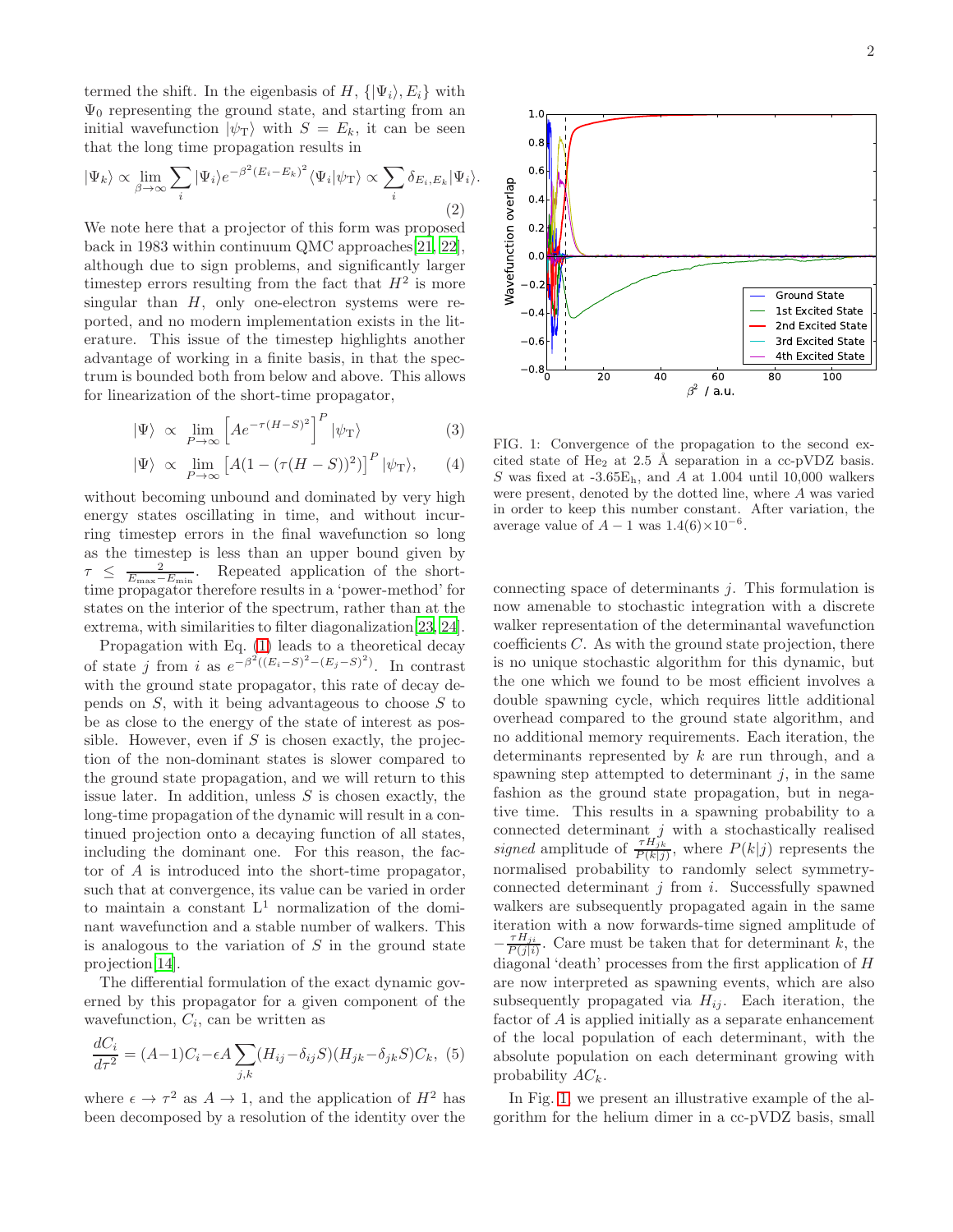

<span id="page-2-0"></span>FIG. 2: Convergence of the projected energy estimate to the exact eigenvalue. The reference determinant for the projection was dynamically adjusted to project onto the largest weighted determinant in the sample.

enough such that the full spectrum of eigenstates can be calculated and the convergence of the method analysed. The value of S was fixed at  $\sim 40$ mE<sub>h</sub> higher than the second excited state, but such that it remained the dominant state in the dynamic, and was subsequently found to be correctly projected out over time. This is despite working in a canonical representation, and starting with a single walker on the Hartree–Fock determinant which had an initial overlap with the ground state of close to one. In order to grow the walkers, A was initially fixed at a value of 1.004, and was varied when a target number of walkers was reached, in common with the procedure for the ground state propagation. The convergence of the projected energy, as defined in Ref. [14](#page-4-12), is shown in Fig. [2](#page-2-0) for the same simulation, and reflects the decay from the sampled wavefunction of the first excited state.

In order to reliably extend to larger molecular systems, it is worth considering how to transfer the salient elements of the initiator approximation into this new propagation. The basis of this approximation is to attempt to propagate walkers corresponding to wavefunction signal exactly, while walkers judged to be potentially noise are propagated with a truncated Hamiltonian which acts only over the instantaneously occupied subspace[\[15,](#page-4-15) [16\]](#page-4-13). This is systematically improvable as the instantaneously occupied subspace grows, or the criterion for walkers corresponding to signal becomes more inclusive. The separation between walkers corresponding to signal and potential noise is not unique. However, it seems sensible to retain the tested feature from ground state propagation that newly spawned walkers on previously unoccupied

determinants  $(i)$  at the end of an iteration, must have come from an initial determinant  $(k)$  which is deemed to have a well-established sign, and therefore a population of walkers above  $n_{\text{add}}$ . Consequently, all walkers from the application of the first Hamiltonian operator are kept, while the information as to whether  $C_i$  is above the initiator criterion is passed through to the annihilation stage of the final set of spawned walkers. No walkers are therefore aborted over the resolution of the identity between  $H^2$  (determinants j in Eq. [\(5\)](#page-1-1)).

To test this on a larger system, we study an excited state deep in the spectrum of the 10-electron neon atom in a cc-pVDZ basis, with an energy of approximately  $2.5E_h$  above the ground state. Setting S to equal the CISDTQ energy for the corresponding state, and while remaining in a canonical Hartree–Fock basis and starting from a random distribution of walkers throughout the whole space, we achieved a converged energy of  $-126.2118(4)E_h$ , compared to the FCI value of  $-126.21177E_h$ . This value is  $4.76mE_h$  lower than the initial guess provided by CISDTQ. It would be highly advantageous to develop a robust algorithm for varying S dynamically during the run, as is done for the ground state algorithm. This could be used to maximise the rate of growth of walkers or alternatively minimize A, both of which should adjust  $S$  to more closely match the eigenvalue of the state, remove reliance on the initial guess and increase the convergence rate. However, since this requires finding a minimum in a quadratically varying and noisy dataset, no robust algorithm has been identified so far.

Dynamic correlation and response functions due to some perturbation, either in the frequency or time domain, are of critical importance in electronic structure theory[\[25\]](#page-4-23), and are directly measured in experiments to probe the electronic properties of materials through techniques such as neutron scattering or photoelectron spectroscopy[\[26\]](#page-4-24). Many methods, including in general QMC approaches, have significant difficulty in calculating these quantities[\[27\]](#page-4-25), often having to rely on unstable analytic continuation from imaginary time correlation functions[\[5](#page-4-4), [6,](#page-4-5) [8](#page-4-7)[–10](#page-4-8)], while other methods can bias towards high or low energy regimes[\[13\]](#page-4-11). Although other correlation functions are possible, here we look at the example of an advanced Green's function, a central concept in electronic structure where the 'perturbation' at time  $t = 0$  is the creation of a hole in orbital *j*. For negative time periods,  $t$ , these can be written in the time and frequency domain respectively as

$$
G^{-}(i,j,t) = i\langle \Psi_0 | a_i^{\dagger} e^{-i(H - E_0 - i\delta)t} a_j | \Psi_0 \rangle \tag{6}
$$

$$
G^{-}(i,j,\omega) = \langle \Psi_0 | a_i^{\dagger} \frac{1}{\omega - (H - E_0) + i\delta} a_j | \Psi_0 \rangle. \tag{7}
$$

Unlike the inverse Laplace transform required for the analytic continuation of imaginary time correlation functions, the transform between these two domains is a well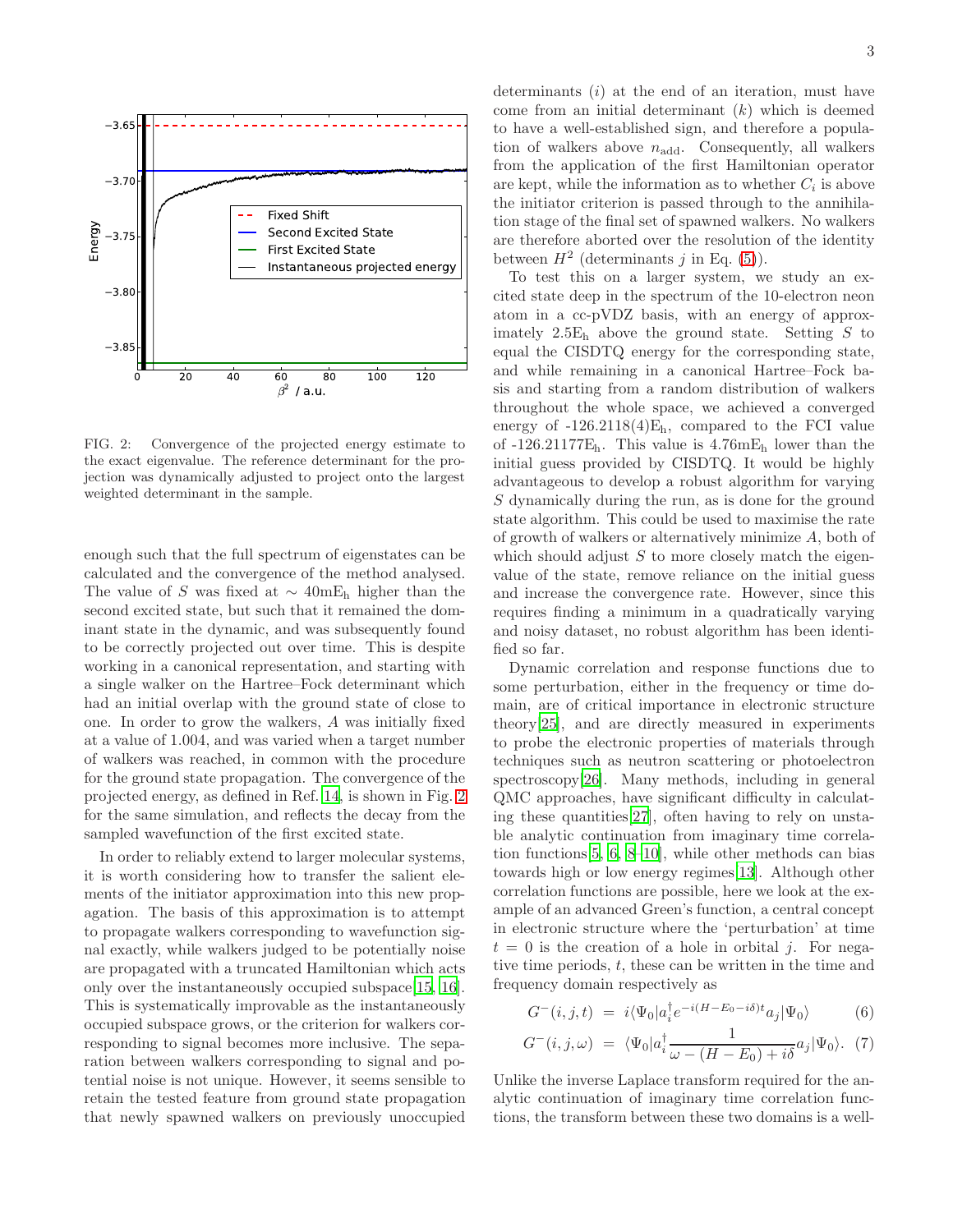conditioned and numerically stable fourier transform in the presence of noisy data. Spectral density functions, such as the density of states for extended systems, are then defined in the Lehmann representation[\[28](#page-4-26)] as

$$
A^{-}(i, j, \omega) = -\frac{1}{\pi} \Im[G^{-}(i, j, \omega)] \qquad (8)
$$
  

$$
= \frac{1}{\pi} \sum_{n} \frac{\langle \Psi_{0}^{N} | a_{i}^{\dagger} | \Psi_{n}^{N-1} \rangle \delta \langle \Psi_{n}^{N-1} | a_{j} | \Psi_{0}^{N} \rangle}{(\omega - E_{n}^{N-1} + E_{0}^{N})^{2} + \delta^{2}} \qquad (9)
$$

which in the small  $\delta$  limit tends to

$$
A^{-}(i,j,\omega) = \sum_{n} \langle \Psi_0^N | a_i^{\dagger} | \Psi_n^{N-1} \rangle \langle \Psi_n^{N-1} | a_j | \Psi_0^{N} \rangle \times
$$

$$
\delta(\omega - (E_n^{N-1} - E_0^{N})), \tag{10}
$$

where  $\delta$  in the above equation represents the dirac-delta function.

Assuming  $A = 1$ , application of the propagator in Eq. [\(1\)](#page-0-0) for a time  $\beta^2 = \frac{1}{2\delta^2}$  will result in the wavefunction

<span id="page-3-1"></span>
$$
C(\beta^2) = e^{-\frac{1}{2\delta^2}(H-S)^2} |\psi_{\rm T}\rangle,\tag{11}
$$

which when applied to an initial wavefunction  $|\psi_T\rangle$  =  $a_i |\Psi_0\rangle$  obtained from the ground-state dynamic, and then projected onto  $\frac{\beta}{\sqrt{2}}$  $\frac{\partial}{\partial \pi} \langle \Psi_0 | a_i^{\dagger} \rangle$  will result in the distribution

$$
f(i,j,\omega) = \frac{1}{\sqrt{2\pi\delta}} \sum_{n} \langle \Psi_0^N | a_i^\dagger | \Psi_n^{N-1} \rangle \langle \Psi_n^{N-1} | a_j | \Psi_0^N \rangle \times
$$
  

$$
e^{-\frac{1}{2\delta^2} (\omega - E_n^{N-1} + E_0^N)^2}
$$
 (12)

for  $S = \omega + E_0^N$ . This will tend to the spectral function given in Eq. [\(10\)](#page-3-0) in the large  $\beta$  limit. The real parts of the Green's function can then by obtained if needed from the Kramers-Kronig relation[\[25\]](#page-4-23). We note that a related Green's function can be obtained directly by integrating Eq. [\(11\)](#page-3-1) over  $\beta$ , with the addition of the small imaginary component  $\delta$  to the dynamic. Unfortunately however, this integral is only convergent for  $(\omega - E_n^{N-1} + E_0^N) > \delta$ , and so the FCIQMC calculation will blow up at the poles. In systems with a continuous spectra, this would not be appropriate, and so we do not pursue this approach here. Results from a pilot investigation of the beryllium dimer in a cc-pVDZ basis, where the exact Green's function can be obtained from complete diagonalization, are shown in Fig. [3.](#page-3-2)

In order to reduce the statistical error, it may be necessary to average over a small number of independent calculations at each frequency, and this can be combined with an elimination of the bias derived from choosing a correlated sample of  $\langle \Psi_0 | a_i^{\dagger} \text{ and } a_j | \Psi_0 \rangle$  [\[3](#page-4-2)], by taking the  $\Psi_0$  samples on each side of Eq. [\(12\)](#page-3-3) from different snapshots in imaginary time. In addition, by storing multiple wavefunctions of the type  $\langle \Psi_0 | a_i^{\dagger} \rangle$  at the same time, all M<sup>2</sup> single-particle Green's functions can be calculated





<span id="page-3-2"></span><span id="page-3-0"></span>FIG. 3: High energy window of the spectral function  $A^{-}(1,1,\omega)$  for exact propagation with  $\delta = 0.0141E_h$ , and stochastic evaluation via FCIQMC for an equivalent time  $\beta = 50$ a.u. for frozen-core Be<sub>2</sub> in a cc-pVDZ basis at 2.5Å. Vertical lines indicate the difference between the ground state energy and the eigenvalues of the N-1 system symmetry connected in  $G^-(1, 1, \omega)$ , although some are coupled too weakly to contribute significantly to the spectral function. Approximately 10 independent calculations at each value of  $\omega$  were averaged to obtain the errorbars.

<span id="page-3-3"></span>at a cost of  $\mathcal{O}[M]$  FCIQMC calculations per frequency point, without the expectation of any variation in accuracy between high and low energy regimes.

However, despite modest successes, it is clear that obtaining converged results through the use of this operator is substantially more difficult than with the ground state projection. This is mainly due to an additional factor of  $(\tau \Delta E)^{-1}$  in the number of iterations required to project out undesired states with energy gap  $\Delta E$  for comparable accuracy to the ground state propagation. The result is that while in the ground state propagation excited states were filtered relatively quickly with only isolated convergence issues in the case of near degeneracy[\[16](#page-4-13)], the number of iterations required for excited state propagation are substantially increased, as well as the dynamic being less well-conditioned with respect to walker fluctuations. This is also exacerbated by a generally more multiconfigurational wavefunction which increases random error in the projected energy estimator[\[14\]](#page-4-12). A more judicious choice of orbital basis and initial conditions optimized for the state of interest, as well as a multireference projected energy formulation[\[18\]](#page-4-16) would ameliorate many of these issues. In addition, there is the possibility of preconditioning techniques familiar from iterative diagonalization methods[\[29](#page-4-27)] being transferred into the stochastic dynamic, as well other operators, such as  $e^{-\beta|H|}$ , which